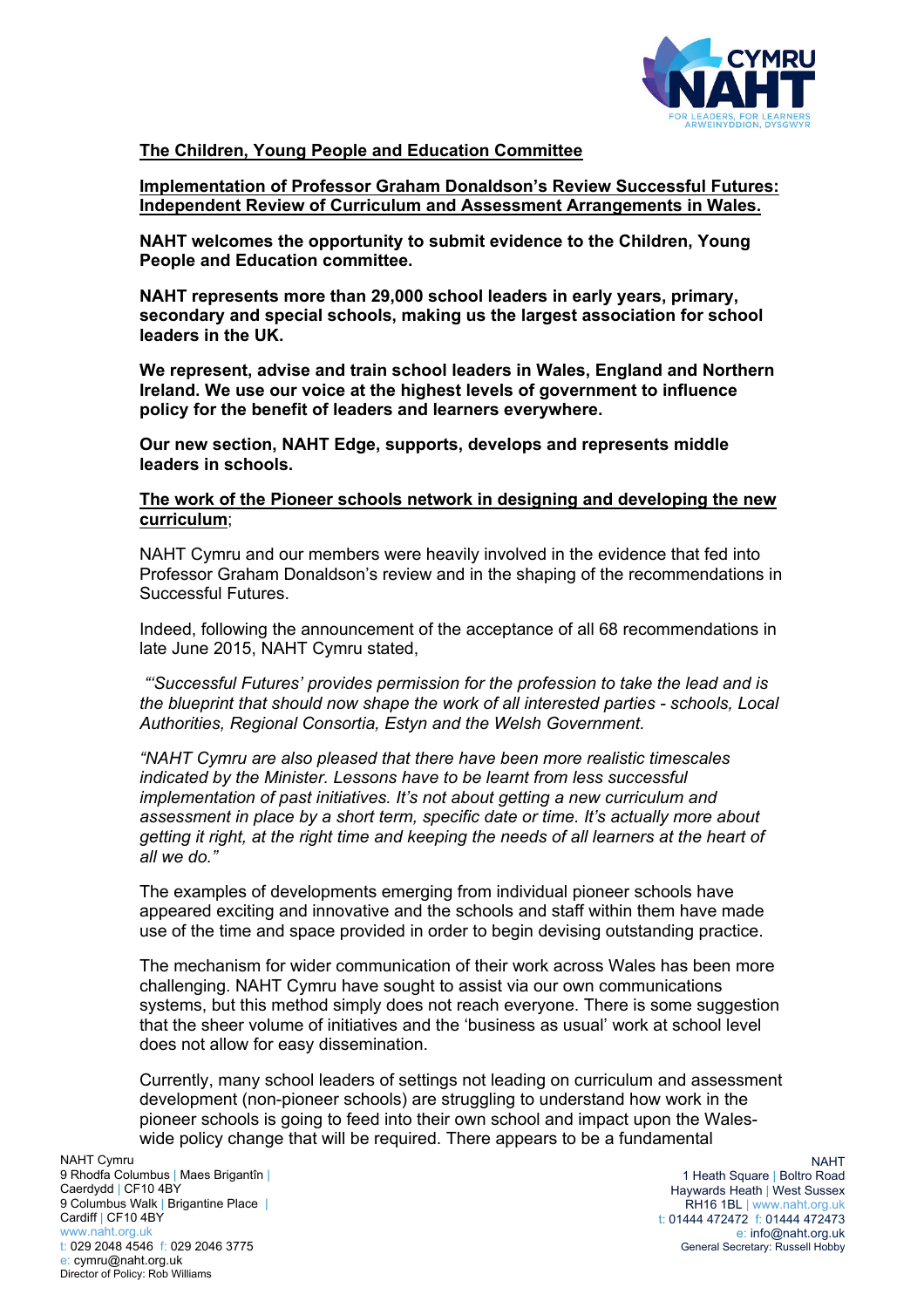

difference between 'encouraging' school-to-school working and actually constructing opportunities in order to 'facilitate' constructive school collaboration. NAHT Cymru hold the view that, for the greatest systemic-level of change, the greatest gains will be in those schools NOT directly involved in developing the new curriculum as without them on-board any inertia in the system will be exacerbated.

There is a sense that the high level vision, as expressed in 'Successful Futures', remains a useful yardstick for any new approaches but that there is now a need for greater clarity as to what the new curriculum and assessment system will actually look like to individual school leaders, teachers and the wider workforce. It should also be borne in mind that any staff employed since 1988 in schools in Wales will have known nothing other than a National Curriculum. The legacy of a prescribed curriculum will require a huge cultural shift within the profession – not insurmountable but a huge challenge nonetheless.

The aim now should be to better co-ordinate the overall shape and structure of the curriculum so that it can be articulated to schools, HTs, teachers, support staff and pupils and parents – 'Where are we now?' 'What will the overall structure look like?' 'How will schools be able to use the new structure?' 'What will be expected of schools and the workforce from now on?'

School leaders want to know how the various pieces of development currently under way will be brought together into a clear, structured and understandable curriculum for Wales. How will the desired learning continuum, from our youngest to our oldest pupils, function so that children and young people are supported to maximise their progress from pre-school to formal qualifications and beyond?

The way that schools are measured and held to account directly influences the work they undertake and certainly the areas that occupy their greatest focus. One of our members stated that they were excited about the review's potential to provide much needed re-invigoration to our system and place values back at the heart of education. However, they feared the whole process will fall apart because of the accountability measures that will be implemented alongside the curriculum. In the current climate and culture, they saw little value in designing curricula without knowing the assessment and subsequent accountability model that will underpin it.

School leaders welcome well structured, purposeful accountability.

Robust, fair and well-planned measures can steer the improvement pathway for an organisation and energise the workforce to strive for what matters. When it is well planned it develops the types of activities that focus on the right things and encourages the workforce to concentrate efforts on areas over which they have direct influence.

There is a real danger at present that some of the current ways of measuring school performance could actually stifle the pioneer school work and the other ways of working we wish to see in order to facilitate curriculum development. Unless accountability, and the assessment system that runs throughout the curriculum, are both updated and developed at the same time as the curriculum review, they will prove to be a serious obstacle in achieving the overall aims of 'Successful Futures'. Accountability arrangements shape school-level behaviour – Estyn have appeared to understand this in their new inspection arrangements for 2017 onwards, which maintain a robust edge whilst acknowledging their role in improving schools and supporting and encouraging a cultural change for staff.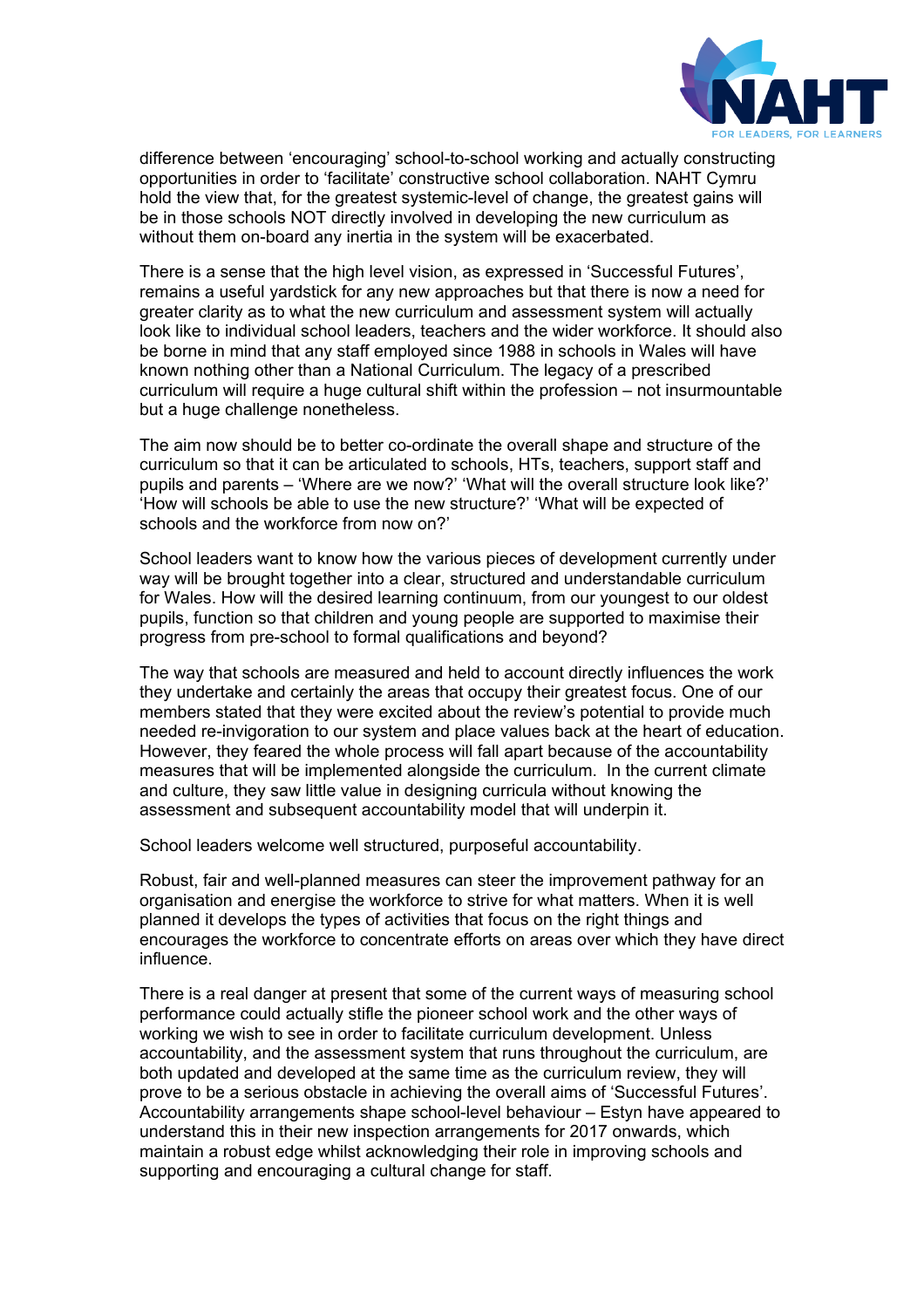

For example, our members believe that School Categorisation, in the current form, narrows the focus of schools, school leaders and teachers and inhibits the type of school-level developments required to implement a world class curriculum. Despite the best intentions of Welsh Government, categorisation also continues to be shared with wider stakeholders in a format that allows the media to produce crude leaguetables, and this unintended ranking of schools via colour-code perpetuates a system that does not encourage school-to-school collaboration. It is facilitated school-toschool collaboration that can spread the impact across Wales for pioneer schools.

If the disconnect between some settings, an unwanted bi-product of unintended school versus school accountability measures, grows and is also allowed to creep into the pioneer / non-pioneer school relationship, the success of the curriculum plans are under threat. It is critical to the success of any roll out that every school, across the whole of Wales, has a keen sense of their role and responsibility in implementing the new curriculum and assessment system.

## **The interface with effective professional learning for the education workforce and initial teacher education and training**;

Effective professional learning can be a key driver of change and improvement. For example, a teaching professional who has an intrinsic sense of their value, is able to experience a tangible investment in their own professional development and is provided with the resources and responsibility for their own improvement, is far more likely to be highly motivated and productive.

Currently, the pressures of an often limited training resource available for many schools, the range and type of professional learning on offer and the sheer scale of policy change for schools to manage and implement, has resulted in a very mixed picture in terms of the interface with effective professional learning for the education workforce.

The traditional training course has been shown to have less of an impact on schoolbased practice than some of the peer-model activities. Some of the 'excellence in teaching' programmes, for example, develop exactly the type of in-school reflective pedagogy approaches that have been evidenced to impact most upon the progress and learning of children and young people. However, such programmes are intensive and require funding and austerity pressures have reduced the ability of the workforce to access the best programmes via school budgets.

Quality assurance of professional learning programmes can also be challenging for schools. It is sometimes difficult for providers to fully appreciate the specific school or individual professional context and tailor the professional learning for maximum impact. This is a difficult challenge for providers because it requires a bespoke approach that, in turn, requires significant information gathering and planning prior to any training. The National Literacy and Numeracy Framework support programme, for example, sometimes failed to have the desired impact in schools as each setting was in a very different position and the approach was not necessarily tailored effectively or quickly enough to be able to impact on class-based activities even for settings who were well placed early on in the roll out.

Initial teacher education and training providers also need to be completely involved at the outset of the curriculum and assessment policy changes. Providers, with the assistance of the profession and particularly school leaders, need to be shaping courses to ensure new teaching staff are fully up to speed and able to develop a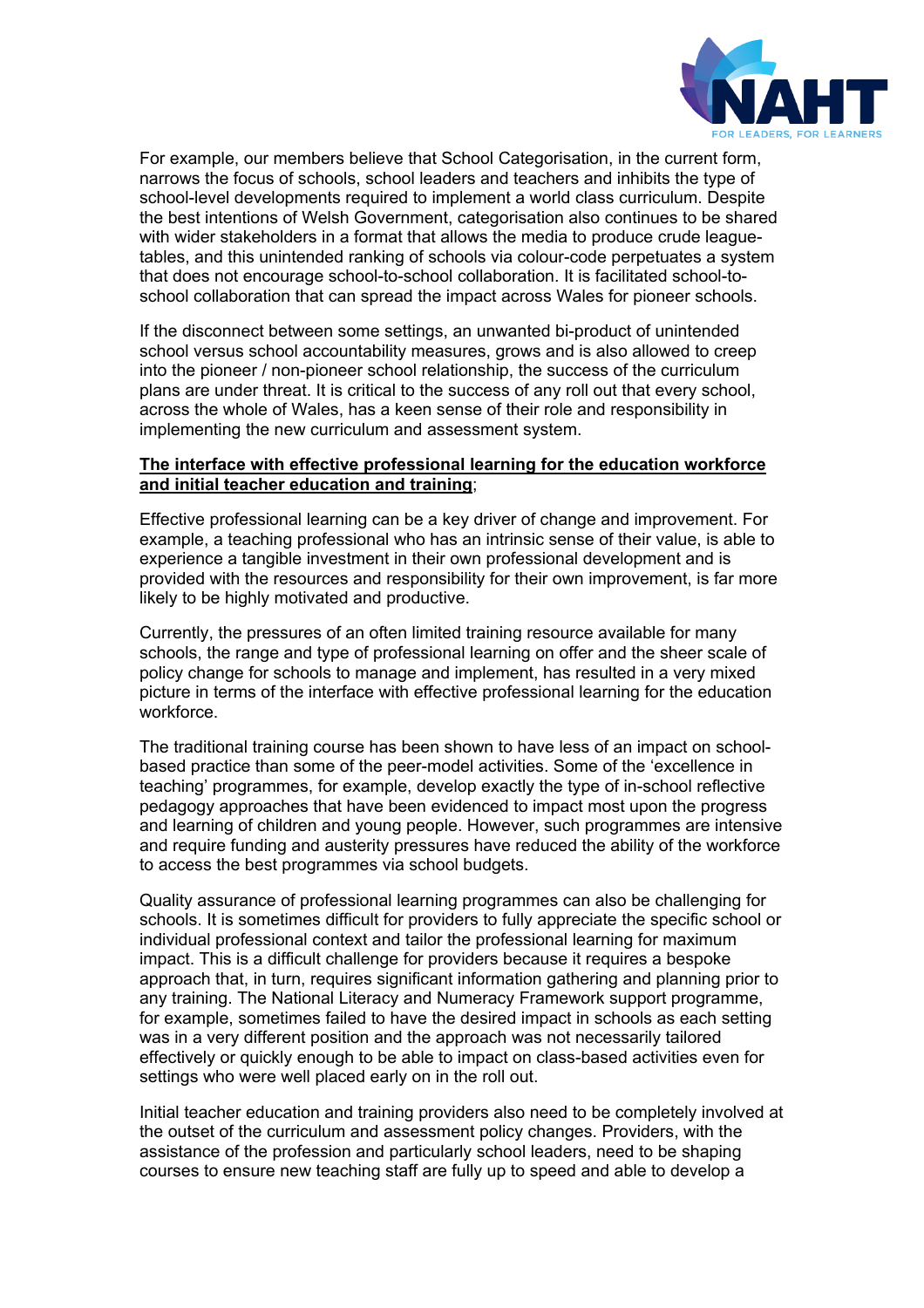

reflective pedagogy throughout their career from the very beginning. As new teachers enter the profession, schools will be expecting that newly qualified staff start fully aware of the principles and recommendations in 'Successful Futures'. School leaders take the responsibility for induction very seriously and will support new teachers within their settings. However, external professional learning can only become effective if developed within school during in-class experience – theory into continually refined practice. If we have well prepared newly qualified staff, they too can be a lever for cultural change in the system.

The 'excellence in teaching' programmes, previously referred to, require a specific reflective approach – almost like a 'teaching-hospital' approach – peers working together, collaboratively in school, observing, reflecting and refining their knowledge, attitudes and skills. In order for this to succeed it must lie outside existing performance management processes as a separate approach – for the teachers, led by the teachers.

A similar peer-led approach would be of great benefit to school leaders, particularly headteachers, who often remain in some isolation when trying to develop leadership skills. Many experienced Headteachers lament the loss of the LPSH programme for a similar reason. This model of peer-led professional learning is also more likely to produce the school-to-school working that could facilitate the roll out of the recommendations in the curriculum review. For school leaders to influence the level of change required for Successful Futures recommendations to be realised, they have to have strong peer-relationships, have a high degree of resilience and fully understand and buy-in to the vision that expects a mutual responsibility for all pupils, not just those in their own schools.

As a result of the recognised financial pressures of austerity, Welsh Government provided greater flexibility to school leaders in the use of certain grants included in the Education Improvement Grant. This was a welcome degree of support but has now inadvertently resulted in many cases where there is little if anything left for professional learning in school budgets, as the funds have been used up merely sustaining staffing levels.

If we are all committed to investing in the world class staff who will need to deliver the world class curriculum, we will need to commit funds to schools specifying that this additional allocated professional learning budget be ring-fenced for professional learning on top of existing school budgets.

## **Governance arrangements for implementation and the role of the Independent Advisory Board, Change Board and Strategic Stakeholder Group;**

As Director of Policy – NAHT Cymru, I sit on the Strategic Stakeholder Group. The work of the group has been interesting and has shown the type of developments coming to fruition in a number of pioneer schools. We have also viewed the Digital Competence Framework and other relevant developments within 'Successful Futures'..

However, there can be a sense that the stakeholder group feels quite removed from the process of developing an overall system. There is a fear that the pioneer school work has yet to be articulated into an overall curriculum plan and as a stakeholder, our influence is somewhat blunted. There is also a need to be clear about implementation, particularly how to manage changes so that it is clear to schools when new curriculum plans come in, exactly what they will replace so that certain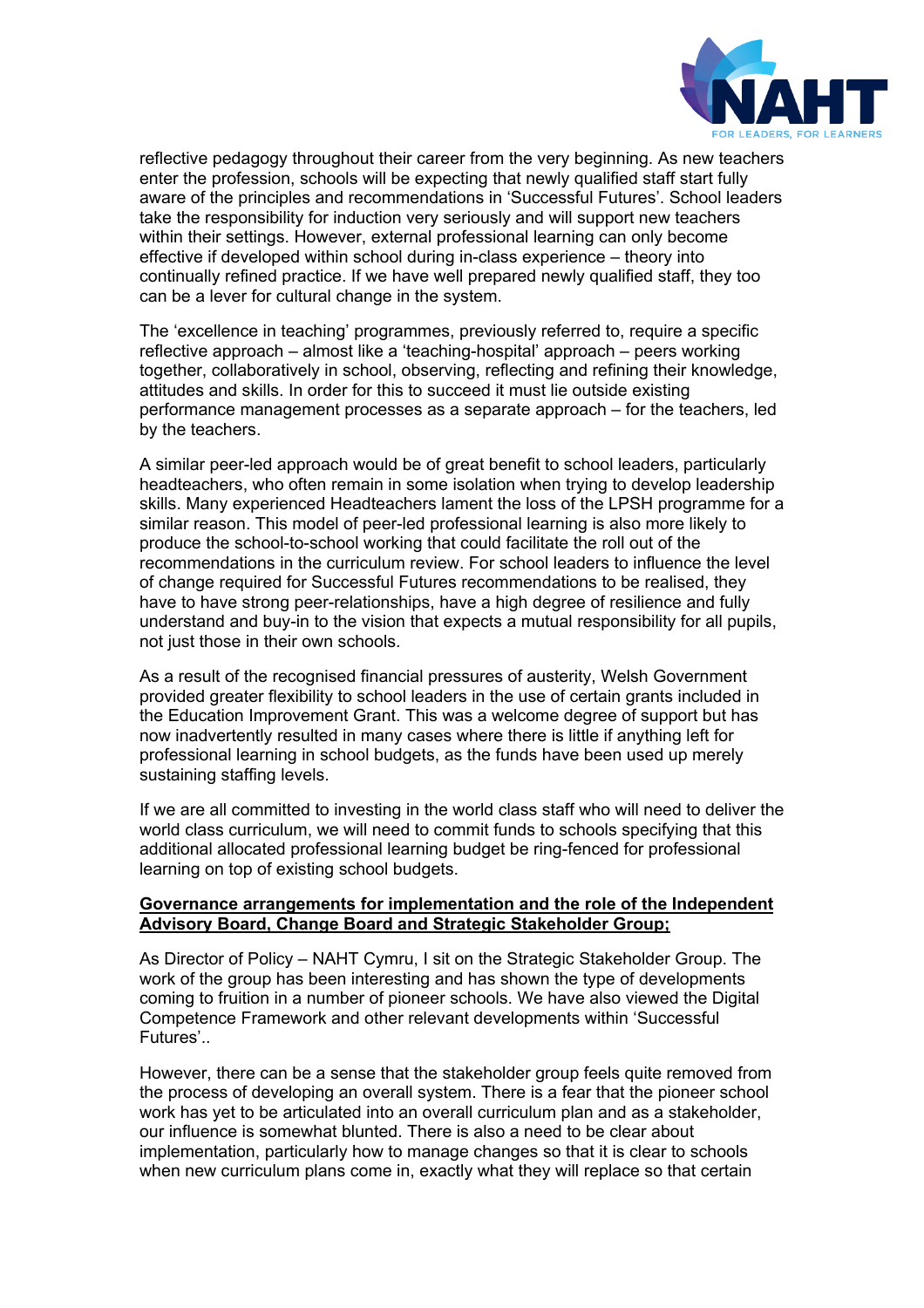

current activities can stop to create the space for the new work to come into play. Current workload leaves no room for anything additional, only something that replaces existing practice.

NAHT Cymru have been committed to communicating to our members any updates regarding the curriculum plans and to request their feedback for the Strategic Stakeholder Group. Our aim has been to support this Welsh Government policy change and yet communication channels only seem to be received and understood by a proportion of schools. Some exploration of the most effective means for communication is required, a joint strategy between Welsh Government and the wider profession.

Although the Independent Advisory Board, Change Board and Strategic Stakeholder Group structure appears to make sense and align behind the pioneer school activity, it is not always clear how they interrelate and support the overall work of curriculum and assessment development at school-level. Many NAHT Cymru members at school-level would not really understand the role of the above groups or who sits on each group, or how each group is supporting the overall curriculum developments. A legitimate question might be, do all school staff need to know? However, it would make sense to provide a schematic for use in communications, particularly for school leaders but accessible to all, in order to establish the structures supporting the work at school level.

It is also unclear, at present, how much influence the above groups are having within schools. There is an argument that the expert academics involved in the governance arrangements would have a greater influence and support school leaders, teachers and other staff in pioneer schools if they were working more directly with them – is there a need or direct benefit in academics working directly with schools? We believe that their world-class knowledge and research-rich experiences would enhance the current work and further enhance the skills and knowledge of the Welsh education workforce as they shape the new curriculum.

## **Other issues of concern and/or importance regarding the development of the new Curriculum for Wales.**

One of the key areas that was welcomed when the then Minister for Education, Huw Lewis AM, announced the acceptance of all 68 recommendations in 'Successful Futures', was the ambitious but pragmatic and realistic planning and timescales set.

Subsequently, there has been a bringing forward of certain deadlines.

The initial indications, gained from the Scottish experience of curriculum change, were that Wales would be looking at a timescale of at least 8 to 10 years. We welcomed this sensible and proportionate approach. However, the new arrangements are now due to be available from September 2018 – a mere three years from the start of the pioneer school work and well under two academic years away. It is critical that the implementation is well managed and pragmatic – it must be about getting this right for pupils and not rushing in change to meet a deadline. There are implications for schools in terms of professional learning prior to roll out, ensuring the profession is ready and able to meet the challenges of the new and exciting curriculum and assessment arrangements.

Schools need to understand the overall timetable - what policy comes into practice and when, what teachers can then stop doing to allow the new approaches to be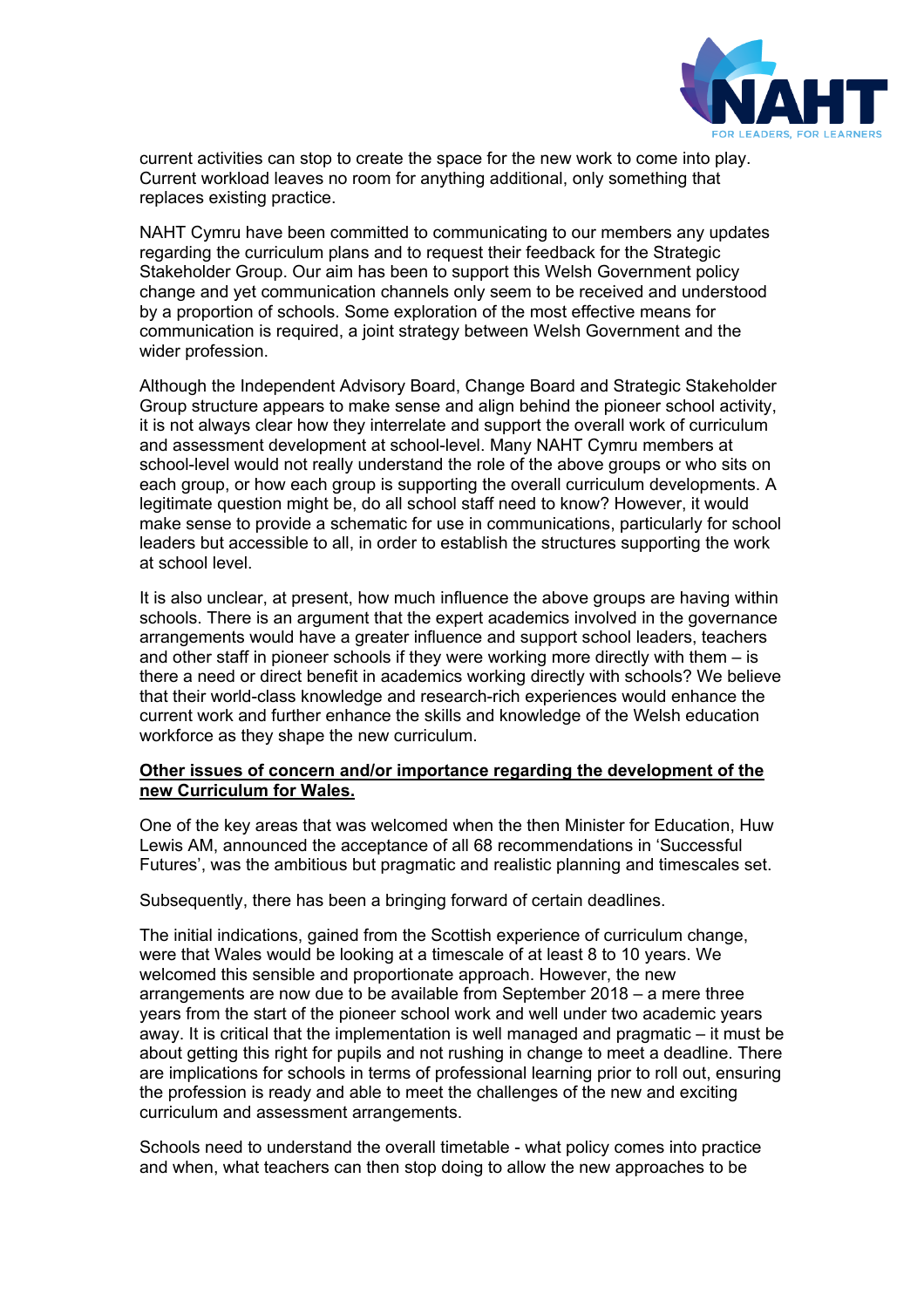

implemented effectively and who is responsible for gate-keeping to ensure the overall structure is coherent, that workloads are manageable and the profession is well prepared?

The current plans are exciting and ambitious but the profession and wider stakeholders require an overall blueprint with greater coherence to see how each element – curriculum, assessment and accountability – fits together and encourages the right, constructive ways of working. A clear strategy for pragmatic implementation, including a resourced duty upon every school to be involved in the pioneer work (directly or indirectly) clearly communicated to all settings and staff members would also provide the pathway expected for curriculum change.

In previous years, for example, when rolling out large educational policy, the Welsh Government have provided for two additional In-service Training days to schools, specifying exactly what the schools should do on those specific occasions. If this were to be repeated during the roll out of the new curriculum and assessment over the next few years, facilitated by government, consistent communication is more likely, professional learning related to curriculum and assessment changes could be relatively efficiently delivered and no school could say that they had no opportunity to get involved.

Finally, the assessment system could be a key element in levering the right type of change. The high level vision for assessment has been articulated but the current line of travel remains somewhat unclear. We welcomed the principles of enabling the profession to lead the changes, but school leaders are telling us that they need more detail so that accountability does not distort the purpose of in-class assessment.

We continue to emphasise the recommendation in Donaldson's 'Successful Futures' review to school leaders, about enabling assessment to fulfil its core purpose, by releasing it from the non-progress accountability measure that it appears to be at present. In Professor Donaldson's review, the recommendations concerning assessment, accepted in full by the Welsh Government, were unequivocal. Two are of particular note:

• Assessment arrangements should give priority to their formative role in teaching and learning.

• Local and national policies and practices for assessment should be carefully designed to be as light touch as possible, while giving sufficient information to assess progress, and avoid unnecessary bureaucracy.

Unfortunately, the widely accepted integral role of assessment in the learning process, as explained above, has been somewhat skewed by the over reliance by national, regional and local government on accountability measures that focus purely on pupil outcomes.

School leaders believe that there is a need to disconnect accountability from an outcome-only obsessed assessment framework and, instead, fully implement a system that adheres to the key principles in the review recommendations. We want a system which enables all schools, and those working directly with our children and young people, to focus upon their core purpose, maximising pupil progress and, as a result, achieving the best possible outcomes.